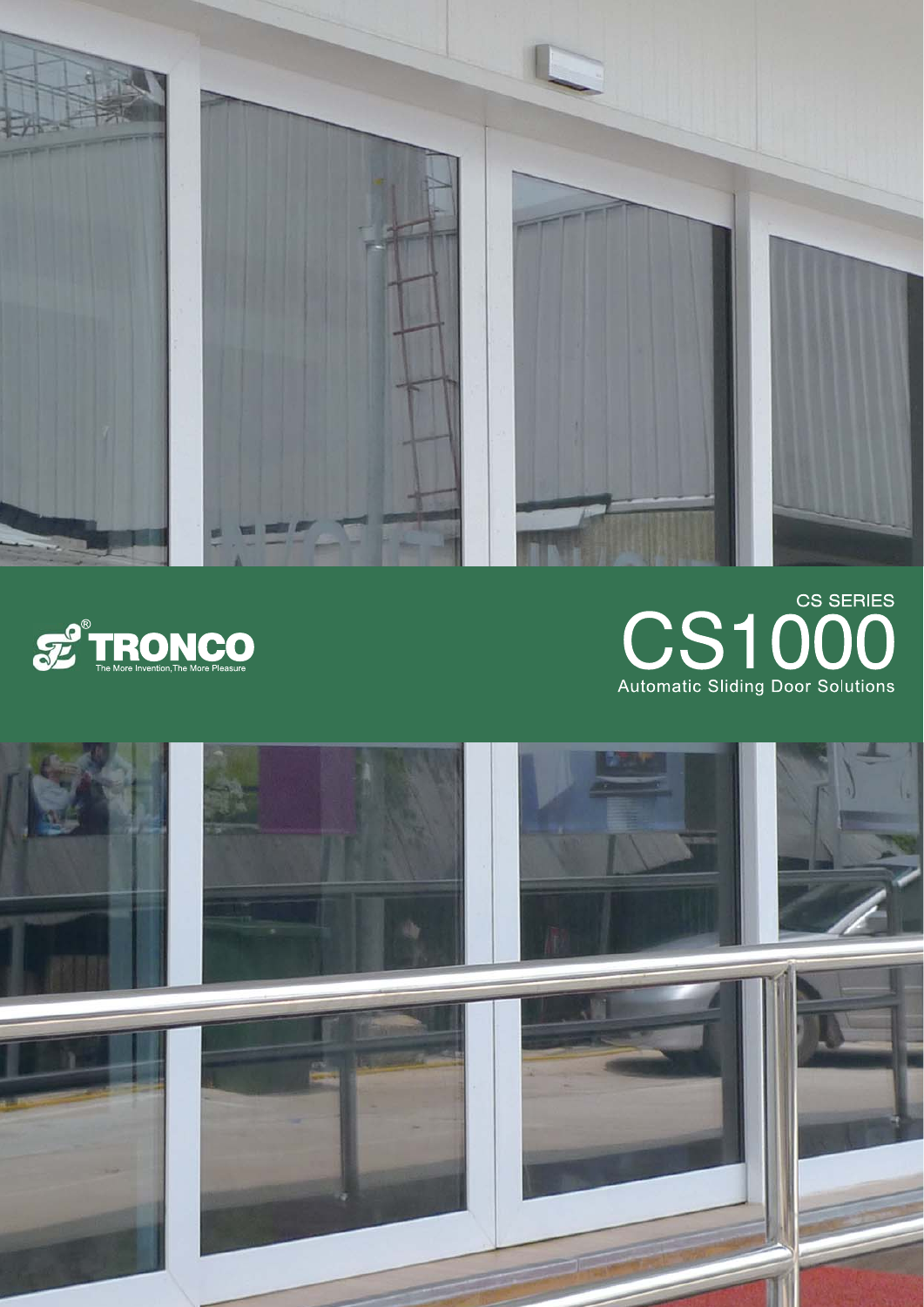

## CS1000 Automatic Sliding Door System

**Apply to doors for garage, usage of anti-radiation for hospital, warehouse, science and technology factory, barrier-free space, fire prevention, commercial buildings, salerooms, craft.... etc.**

We, Tronco, accumulated over 10 years experiences for development, manufacture as well as production in Automatic Sliding Door System for CS1000 series. Based on the demand of consumers, we research and develop for new potential products ourselves which passed through multinational safety standards and have been sold to European and American regions for many years.

The motion of door leaves for Tronco CS1000 series is set up by IC microprocessor controller and support the security system. The controller has multiple emergency set-up to ensure the users' safety. CS1000 series adopted DC Brushless Motor with accurate opening and closing action, environmental protection, low noise, electricity saving and durable rotation rate 1,000,000 times. The low consumption motive power supply system make door wings with elegant and smooth movement.

All components for Tronco CS1000 series are modular. It makes the installation and overhauling more convenient. In addition, one more function, LED display, is for your visual inspection when there is a breakdown. Tronco's CS1000 series is applied to doors for garage, usage of anti-radiation for hospital, warehouse, science and technology factory, barrier-free space, fire prevention, emergency doors, commercial buildings, salesrooms, craft and has produced widespread favorable comment.

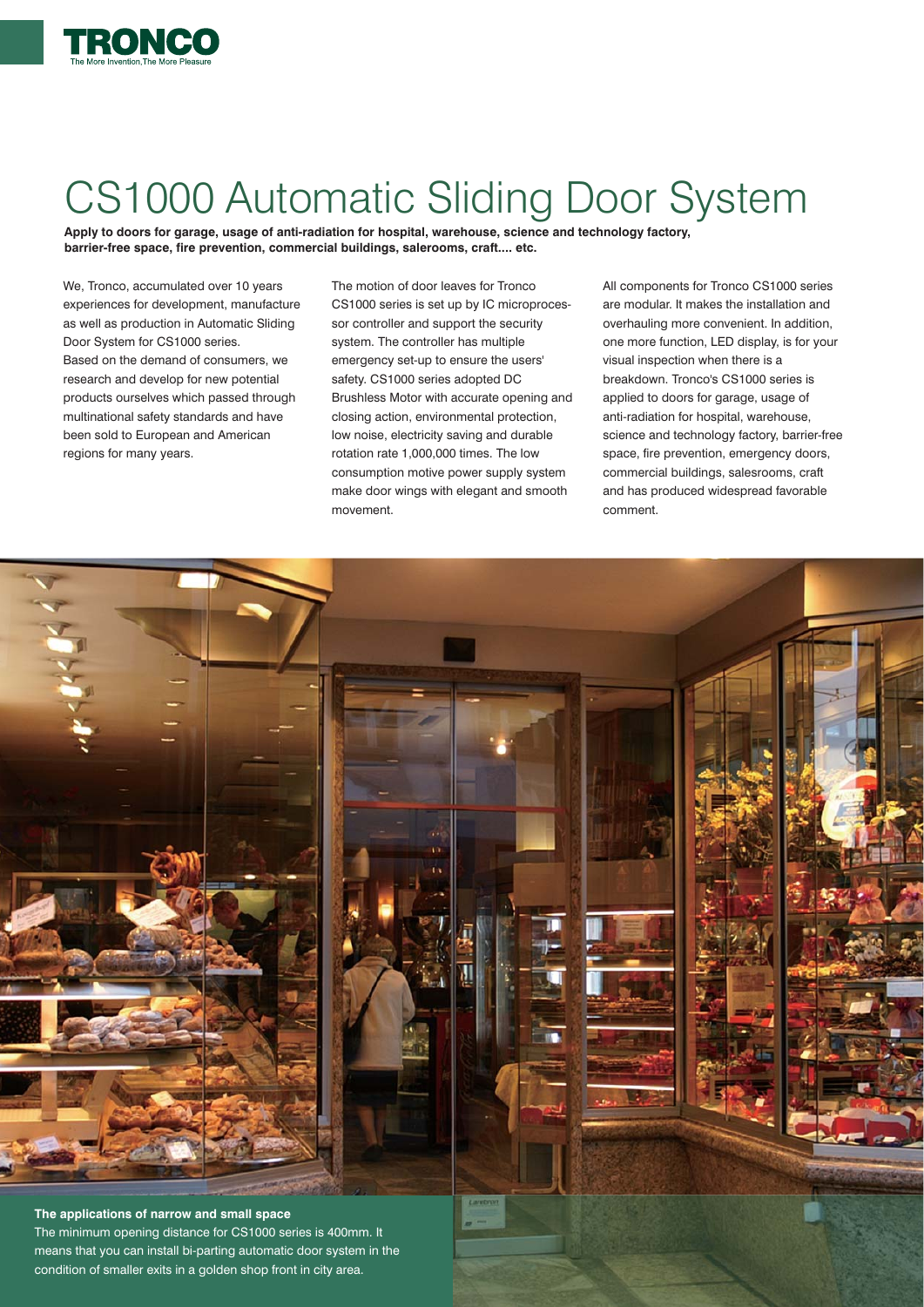

### Excellent Electrical Functions

#### Environmental protection, Safety, Efficient circuit system

#### **Intimate design for power supply system**

CS 1000 series adopted high efficiency changeable power supply unit which can input universal voltage  $85$ VAC  $\sim$  265 VAC and provide extra power source 12VDC/1.5A and 24 VDC/1.5A to satisfy surrounding electrical requirements of other electrical appliances and not need to purchase extra power supply to save cost and space.

#### **High efficiency circuit design for electricity saving**

It includes RFC design and power rate to tend towards to perfect 100% so as to make utilization rate the optimum and the consumed power of this system is only 25W. This device can operate smoothly only requiring power supply that is equal to a energy saving light Bulb or fluorescent tube

#### **Safety power supply system for emergencies**

The CS1000 series support UPS and can connect with rechargeable batteries or normal batteries. The rechargeable function is able to turn off as you installed normal batteries. The controller can response the volume of power for emergency. It is also available to set up the status of door leaves in advance as power of emergency is going to use up. All up to your decisions.

- A. Regular opening
- B. Regular closing
- C. Manual opening
- D. Regular closing and lock up

#### Between opening and closing, everything is under your control

#### **The rhythm of opening and closing for door leaves follow your inclination.**

Whatever in commercial buildings or salesroom, the motion of door leaves influence the viewpoint of guests and visitors directly. Tronco always keep an eye on the most smallest requirements for the CS1000 series to have you to set up the motion of door leaves leisurely and carefree.

#### **To remind the operation status of equipment**

Tronco CS1000 series included monitor display to make users understanding the existing operation status easily and below 6 points can be revealed.

- A. R.P.M. for Motor at present
- B. Position display for door leaves
- C. R.P.M. for Motor
- D. Speed of Opening and Closing for each second
- E. Power display for batteries in reserve
- F. Position display for Opening

Whatever inspection, maintenance, installation and to save strength easily are through monitor display to decrease wrong judgement.

#### **To set up functions in humanistic opinions**

If the set-up for multiple functions of Tronco CS1000 series is time-consuming ? Or only need the crossed keystroke on panel of controller to complete the set-up of functions. Buttons have sound assistance and make operators to use more easily. Simple and easy Menu help you to set up and test anytime so as to shorten time of installation.

#### Tiny but ingenious, high efficiency, environmental protection DC BRUSHLESS MOTOR

Tronco's CS1000 series use high efficiency DC magnetic brushless motors which developed and researched ourselves with tiny volume, high rotational speed, low electricity consumption and not to give out heat under the temperature 50 degrees centigrade. It runs quietly and possesses the functions of overloading protection and automatic restoration, especially for high load bearing in sites of salesroom, hospitals, office buildings. There are a lot of advantages for traditional D.C. motor. Such as rapid response, potent actuating torque. plus linear variation for voltage and the rotational speed ... etc. For traditional D.C. motor got respectable market occupation but a big defect, the high-speed sliding of brushes and commutators causes friction each other and even made the carbon sputtering to bring unusual electric arcs. And further to occur unnecessary electrical obstacles and failures. It needs to adjust and overhaul for a period of time and also increase the maintenance cost. To be aimed at this defect of brushless D.C. motor, we remove brushes and commutators with shortcoming and choose electronic components instead. But original advantages for former D.C. motors can still be reserved. It is said that the high efficiency DC magnetic brushless motor is an upgrade version for original traditional D.C. motor without brushes , such as AC interaction powder-driven machines, synchronizing machines ... etc. They are not so called brushless motors. The brushless motors without brushes and commutators but add some characteristics which not provided for traditional D.C. motors, such as small inertia, acceleration in a short time and fit for frequent motion of keystroke ON / OFF. That's why most of them adopted brushless motors, such as VTR, FDD, HDD on the moment ... etc.

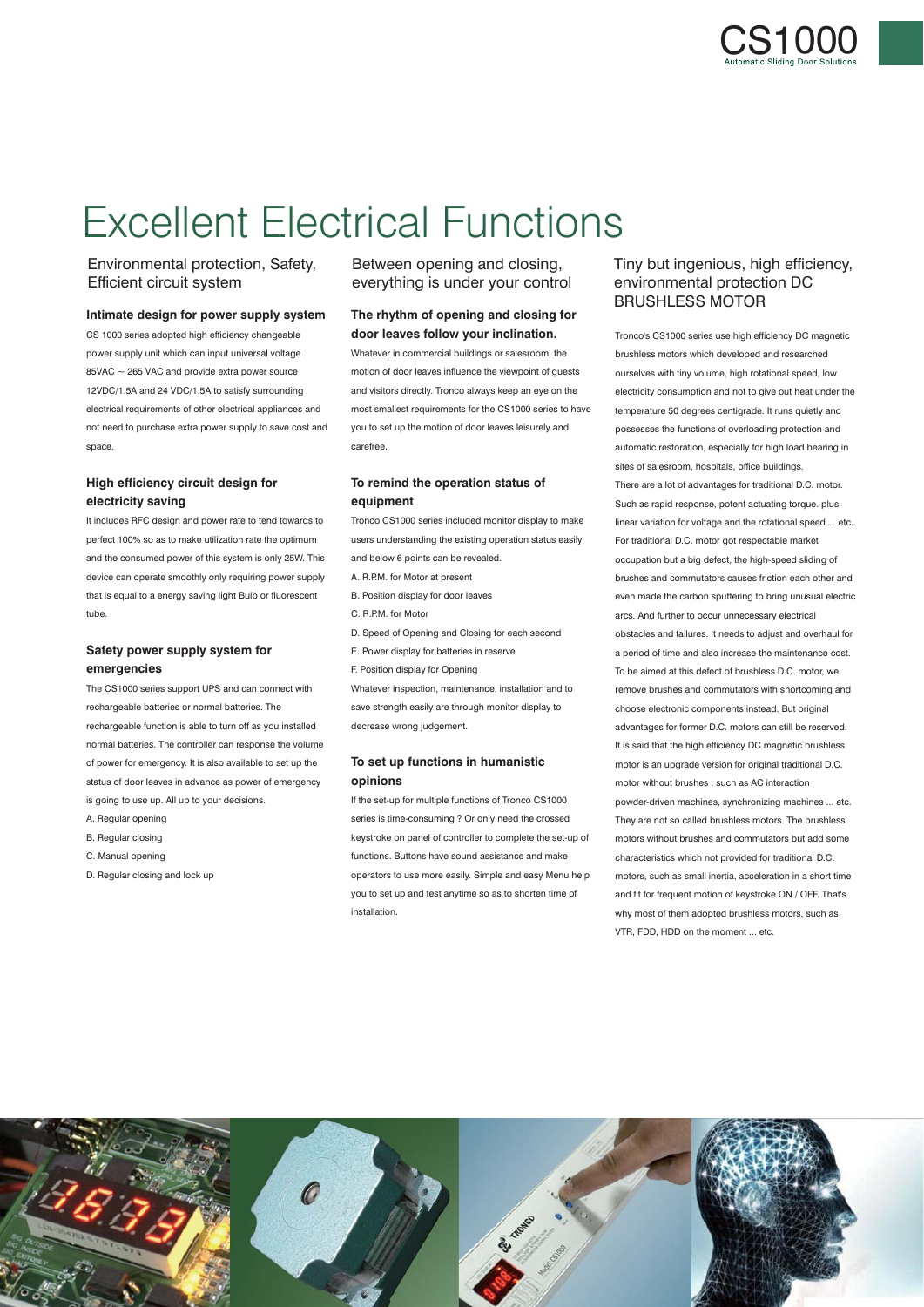

### On the basis of human beings and up to durability.

#### **The function of pressurizing to against vacant spaces**

Tronco's door leaves can avoid leaking out of an air conditioner and pollution of dust and will not have gap when affected by wind pressure or be fiddled with.

#### **Set-up for crashproof sensitivity & to examine foreign body automatically**

1. When door leaves closed and struck staffs or foreign bodies, door leaves will reverse. This function is available to set up sensitivity

2. After door leaves reversed and re-closed, the system will close slowly to ensure without obstacles and to resume to regular speed of opening and closing. 3. This function is to assist the infrared sensor collision avoidance system to prevent from invalidation and the injuries of staffs.

#### **Set-up for multi-function automatic locking**

1. Substantial offices, such as a Financial Department or MIS server room, staffs just need to switch to the 'automatic lock up' mode when leaving. The door leaves will close and lock up immediately after staffs left. 2. After staffs came back, it is capable of using key to open door leaves or to open according to Security to achieve your demand of official safety.

#### **Only Exit mode**

The set-up mode can switch to "only Exit mode" before the closing time of a shop every day, this mode can make the customers outside unable to enter but the customers inside be able to go out. This function is also available to apply to guide the route.

#### **Set-up motions for door leaves in a fire accident and ordinary emergency Escape**

Tronco CS1000 series automatic sliding door system can cooperate with fire prevention door to do fireproof discrimination. There are five types emergent movements for door leaves that can set up emergency flee route and map out fireproof discrimination in advance. When a fire accident comes up, these movements will help door leaves to close off the scene of a fire, escape guidance and emergent power supply in reserve ... etc. They can decrease the loss to the lowest level and protect the safety of your life and property.

#### **A.P.O. mode**

For special circumstances, (for example in the midnight). if customers want to buy something, you can switch to APO mode to open door leaves in smaller range. The staffs of store can proceed business transactions through a crack between a door and its frame and prevent mobsters get into.

#### **Closing time of door leaves will be adjusted automatically after induction.**

The pause of opening time for Tronco CS1000 series automatic sliding system is able to set up according to user's demand.Besides, plus the function of induction and adjusting. It is said that the microprocessor controller will increase seconds of opening automatically to match up the actual situation and reduce repeating opening consumption of door leaves and no pressure to access for the staff as the pause of opening time that pre-scheduled is over the original set-up values in actual process.

#### **The functions of rapid emergent close-off and lock-up**

Tronco CS1000 series automatic sliding door system possesses the function of emergent closing and locking. The door leaves will close and lock immediately to besiege or prohibit gangsters to prevent the possessions and staffs from danger.

#### **The speed of opening will slow down or stop when reacted human beings at the side of door opening.**

In the process of opening for door leaves if reacted human beings or objects, the system will slow down or stop automatically to avoid the damage of people or foreign body and to avoid the accident occur.

#### **The minimum opening distance is 400mm.**

The minimum opening distance for CS1000 series is 400mm. It means that you can install bi-parting automatic door systems in the condition of smaller exits in a golden shop front in city area.

#### **In support of Security**

 Users need to make use of security card to access the door. The controller will notify door leaves to open after replying the sensor. After door opening, the sensor start to operate to react until no objects in the inducting area and then notify the controller to close door. After door closing, the sensor stop action and have to use security card to open it. This system can co-operate with various Security products easily and to achieve the result under Security control. In the circumstances of different levels for Security System, it is available to install surrounding facilities anytime, such as a remote control, access controller system, the card swipe machine, Encryption, fingerprint access... etc.

#### **To supply solutions of load bearing under 1000kgs**

The CS1000 series automatic sliding door system can operate door leaves under load bearing 1000kgs easily to cooperate with different level transmission accessories. It can also run smoothly for high carrying capacity door leaves, such as protection against radiation doors of medical treatment center or negative pressure doors, fire prevention doors ... etc

#### **Applied to negative pressure isolation room.**

The CS1000 series can apply to negative pressure isolation room and the system can also react air pressure automatically and increase R.P.M. of Motor to let it operate more stable and smooth.

#### **Display of emergent signals**

To supply a contact of a relay as 1, The switch over of signal after door closed. 2, The switch over for operation of power-driven machine. This connection point can be cited by other control systems in the condition of operation and the door leaves have been locked up. The display function of signal is also capable of connecting Alarm to match up your environmental requirement to install additional control systems.

#### **Set-up for Logical signals**

In order to satisfy more requirements of automatic door systems, this system can set up to be once for opening and another for closing or reversing function immediately. It depends on your decisions of the actual usage.

#### **Free set-up half-opening distance of door leaves**

1. The opening of door leaves for an operation room of hospital only need half-open to avoid intrusion of disease germ and infection of patients to protect their personal safety.

2. Simple and convenient set-up and just need to move door leaves to the required size of opening and finish the steps according to system set-up value.

3. This function can be applied to the essential exit and entrance of a sickroom for hospital and laboratory ... etc.

#### **The best protection of hygiene and health**

Infectious diseases are more and more formidable and easy to infect in the present generation. To make use of automatic door systems can avoid being infected with touching and diseases spread out.

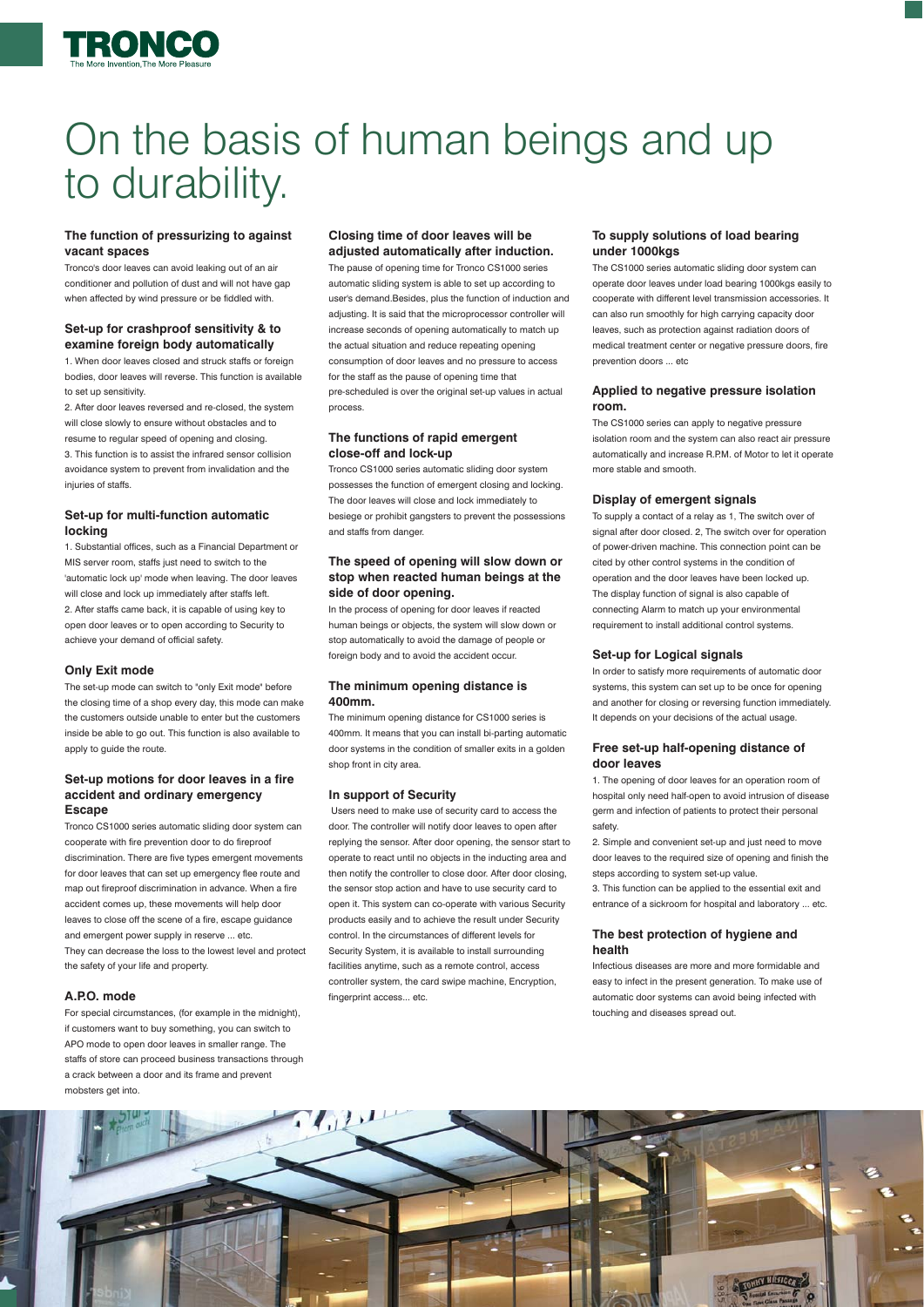



### Precise interior, intelligence included

Low consumption motive power transmitting system.

#### **Microcomputer digital controller**

Intelligent digital controller that is micro computerized completely. The regular function circuit is controlled by the computer indication with fixed-point switch free. The door position adjustment, tracking distance set-up, various energy strength, open and closing speed are all controlled by the microcomputer. In a long time operation, the open and closing ction is still precise. Auto-detection by the microcomputer improves the using safety: When the auto-door is opening and closing, if the door hits something while functioning, the digital control system will reverse moving immediately and get into safety protection condition with a continuous warning sound to avoid the accidence of any damage to human body or broken machine parts and increase the entering safety

#### **B** Drive belt

Hi flexible function is provided with superior anti-gland feature that can be repeated uses without getting loosen and fatigued resilience after long term sing.

#### ͞ **Drive motor**

Hi efficiency permanent magnet brushless serve motor, which is small volume, Hi-RPM and low power consumption that will not heat after continuous using. It makes the door open and close quickly and silent during whole functioning period. For the reason of strong twist distance, the door can execute the mission of the door open, close, slow speed, and stop correctly.

#### **D** Door fixing hanger

The door system is adapted the hanger type of the fixing hardware with small resistance and smooth turning that is easy to open and close. It equips with stopper wheel to prevent the door from slipping down.

#### **E** Aluminum alloy housing

Strong alloy housing with the flexible using may easily combine with other accessory parts after cutting. The alloy housing is one-unit shaping that has beautified profile and smooth track would not get deformed or worn down after long term using.

#### **Increasable entrance guard system available**

Good quality of the CS series has super-elasticity expended functions with entrance guard system together allow only inhabitants or management open the auto-door that prevent other people enters to the department. It did achieve a target of the intelligent auto door can accept inhabitants or specified people entrance.

### Rails and Hangers

#### **L5 level rails and hangers (700kgs~1000kgs)**

L5 level rails and accessories are special designed for door leaves that belong to the load between 700kgs and 1000kgs. To collocated with the formidable functions of CS1000 series, they can satisfy the professional demands for fire-prevention doors, anti-radiation doors ... etc. L5 rails and accessories passed through the national endurance test and acquired widespread reverberation.







#### **L2 level rails and hangers (150kgs~240kgs)**





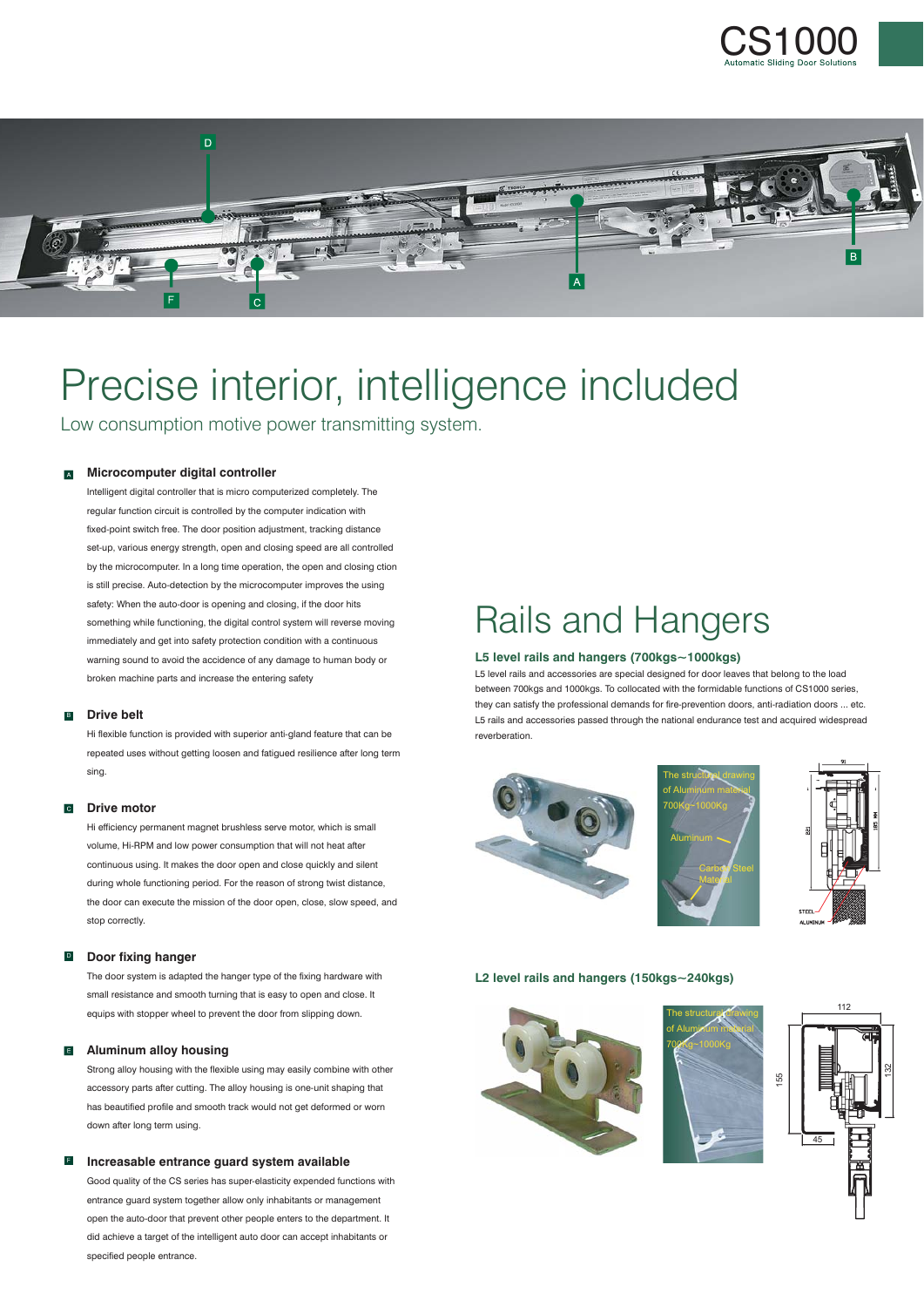

# Easy installation, Easy maintenance

#### **It is capable to set up "Trigger" switching to "Latch" for 4 sets functional contacts.**

This system supply 4 sets functions. A. To close doors B. To lock up C. Fire accident D. The prevention of robbing. It is no problem to set up functions freely from "Trigger" switching to "Latch", whatever in opening or closing mode, it can set up to be your preferable mode and no need to purchase new switches and only need to set up system in the process of installation.

#### **To gather up wiring in favor of maintenance.**

To be arranged in all kinds of Connecting sensors, Security control systems, Power supply, Emergent stopping buttons, Security switches, Timing controller, Multiple function expanding facilities to gather up and fix on the wiring HUB and make it ordered and be clear at a glance in favor of construction and examination or modification for wiring in the future.

#### **Hangers of door leaves are adjustable for locations "up", "down", "front", "rear".**

Hangers of door leaves can process slight adjustment for locations "up", "down", "front", "rear" , the vertical and horizontal height on the rail to achieve accurate construction in favor of maintenance and adjustment in the future. Hangers of door leaves can pass through the underneath of Motor so as to make the installation and adjustment of door leaves easy.

#### **Detecting breakdowns and protecting itself in abnormal situations.**

This system possesses the function of detecting breakdowns itself. When the system out of order, the Led lamp will flash lights to reveal the anomalous conditions to remind maintenance staff to survey and maintenance promptly, for example, if foreign matter interfere with the process of operation for door leaves and bring about extraordinary conditions, the door leaves will reverse and test automatically. If the extraordinary conditions still fail to shut out after several times examination, the system will stop the operation automatically to avoid accident and the destroy of automatic door systems to extend its using life-span.

#### **Learning itself after switching on and judging itself after operation.**

After switching on, the system will learn the operational logic automatically itself according to the weight of door leaves and factors of the scene. It will operate itself automatically and not need man-made set-up additionally additionally . This system will also judge itself automatically to see if in extraordinary situations or to reveal alarm signals according to the figures of starting operation for door leaves.

#### **The function of buzzer is adjustable.**

This system included the function of buzzer. It will alarm and remind automatically in below 4 conditions and you got 4 choices to set up the status and to adjust according to the demand of exact environment. A. The first time detecting stroke B. To reset the location of switch-on C. The alarm of knocking against foreign matters D. Warning signal of abnormality.

#### **Led Display**

This system displays self-inspection signal of motor's operation. The maintenance staff reviews signals to see if the operation of motor is normal by means of LED (light emitting diode). Upon receipt of any extraordinary signals of automatic door systems, the maintenance staff will do suitable handling for failures on-site directly.

#### **Full accessories, modular, speedy installation and easy maintenance**

Tronco CS1000 series automatic sliding door system is modulize for full components, easy examination, easy maintenance. In addition, its high compatibility is available to collocate with other brand components.

#### **To load and unload is very easy for RJ45 connecting wire**

The signal wire hole for Tronco CS1000 series automatic sliding door system is RJ45 wire hole. Easy to obtain and easy to install.

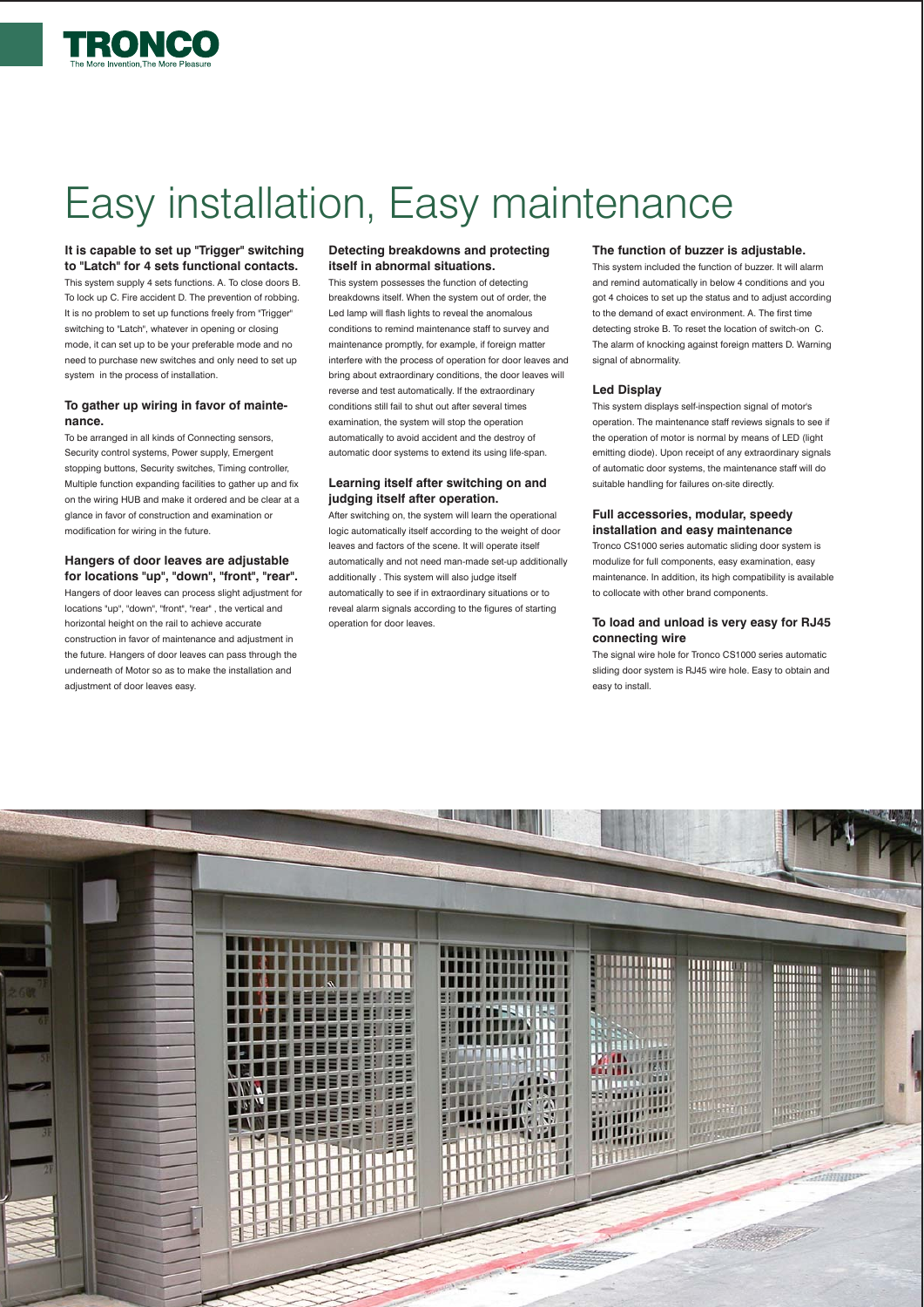



### CS1000 Specification

| Level                          | CS1000-L1                                                                                                                                                | CS1000-L2                          | CS1000-L3                          | CS1000-L4                                                                                                            | CS1000-L5    |
|--------------------------------|----------------------------------------------------------------------------------------------------------------------------------------------------------|------------------------------------|------------------------------------|----------------------------------------------------------------------------------------------------------------------|--------------|
| Capacity                       | 90kg×1(Single)<br>5kg×2(2Wings)                                                                                                                          | 150kg×1(Single)<br>120kg×2(2Wings) | 240kg×1(Single)<br>200kg×2(2Wings) | 400kg~700kg                                                                                                          | 700kg~1000kg |
| Door Fitting Size              | Width:700~1500mm」<br>Height:1900~2400mm」                                                                                                                 |                                    |                                    | Please refer to the right side snd confirm with<br>the commercial agent(manufacturer)upon<br>manufacturing and using |              |
| Door Fitting Size<br>(Min&Max) | (Max)Width:5000mm↓ Height:3500mm↓<br>(Min) Width: 450mm 1 Height: Up to exact design for special dimensions,<br>please contact with the commercial agent |                                    |                                    |                                                                                                                      |              |
| Tracking                       | 400~12000mm (24000mm 2Wings)                                                                                                                             |                                    |                                    |                                                                                                                      |              |
| Speed                          | 150-650 mm/sec (Adjustable)                                                                                                                              |                                    | 150-450 mm/sec (Adjustable)        |                                                                                                                      |              |
| Power supply                   | AC 90V~ 250V 60/50Hz                                                                                                                                     |                                    |                                    |                                                                                                                      |              |
| Consumption                    | <b>75W</b><br>100W(peak)                                                                                                                                 |                                    | 250W(P.F.C)                        |                                                                                                                      |              |
| <b>Output Power</b>            | DC12V/1.5A DC24V/1A                                                                                                                                      |                                    |                                    |                                                                                                                      |              |
| Motor                          | Brushless DC electric motor                                                                                                                              |                                    |                                    |                                                                                                                      |              |
| Watt                           | 40W                                                                                                                                                      | 40W                                | 60W                                |                                                                                                                      | 80W          |
| Case Dim.                      | H 155mm × L112mm                                                                                                                                         |                                    | H 220mm × L112mm                   |                                                                                                                      |              |
| Ambient temperature            | IP20                                                                                                                                                     |                                    |                                    |                                                                                                                      |              |
| Temp. range                    | -20 $\degree$ C~+45 $\degree$ C                                                                                                                          |                                    |                                    |                                                                                                                      |              |